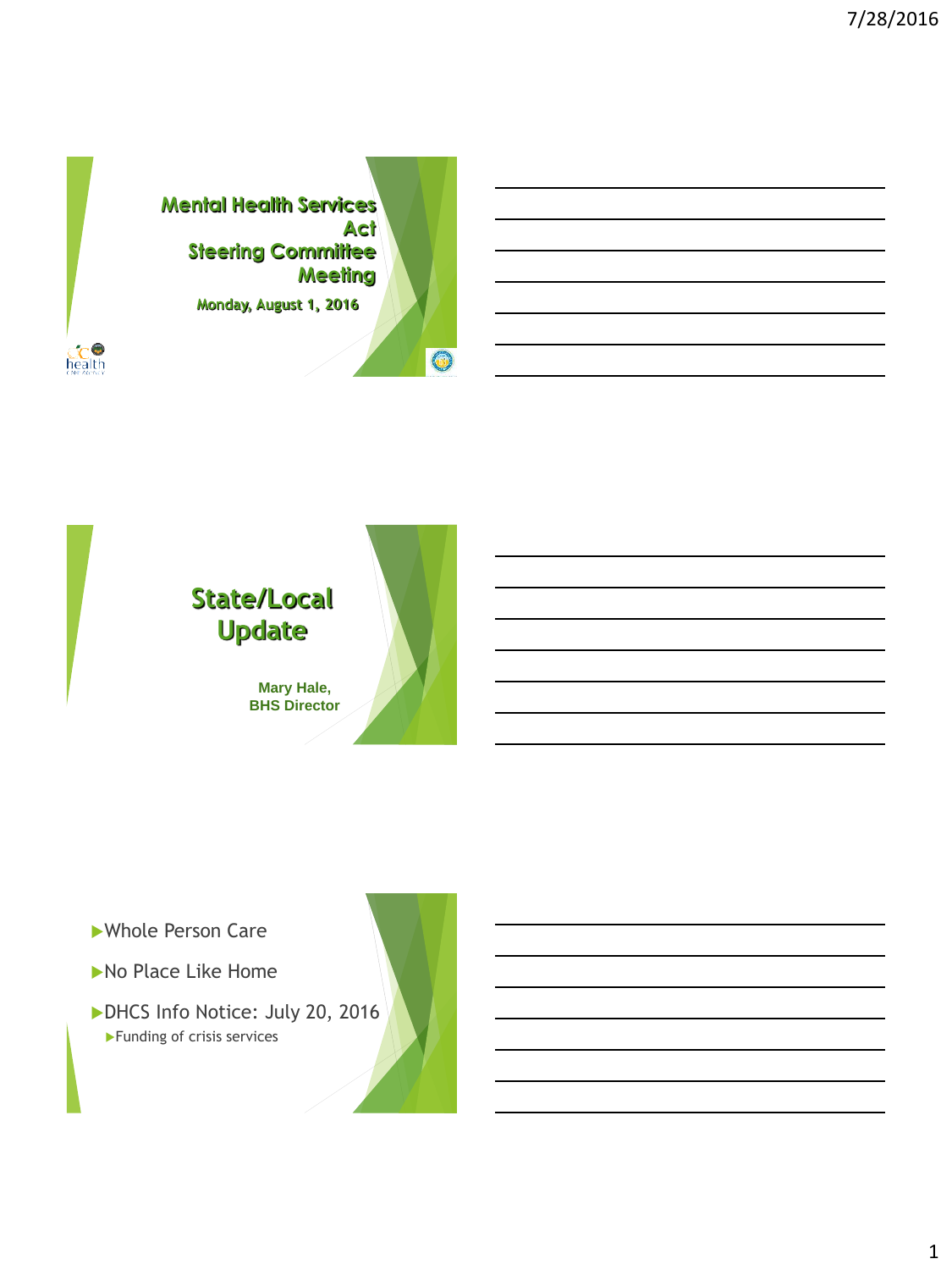



Three Year Plan FY 17/18, 18/19 19/20

### Program Support Analysts

#### Truing Up

- Currently our Budget Support Analyst team is doing extensive work to find where we in budget expenditures over the past 2 years.
- 
- **Finis review will identify any differences between the<br>amount budgeted and actual expenditures.<br>
Fin addition, the Program Support Analysts will identify<br>
available funding for the purposes of planning the next<br>
Plan Upd**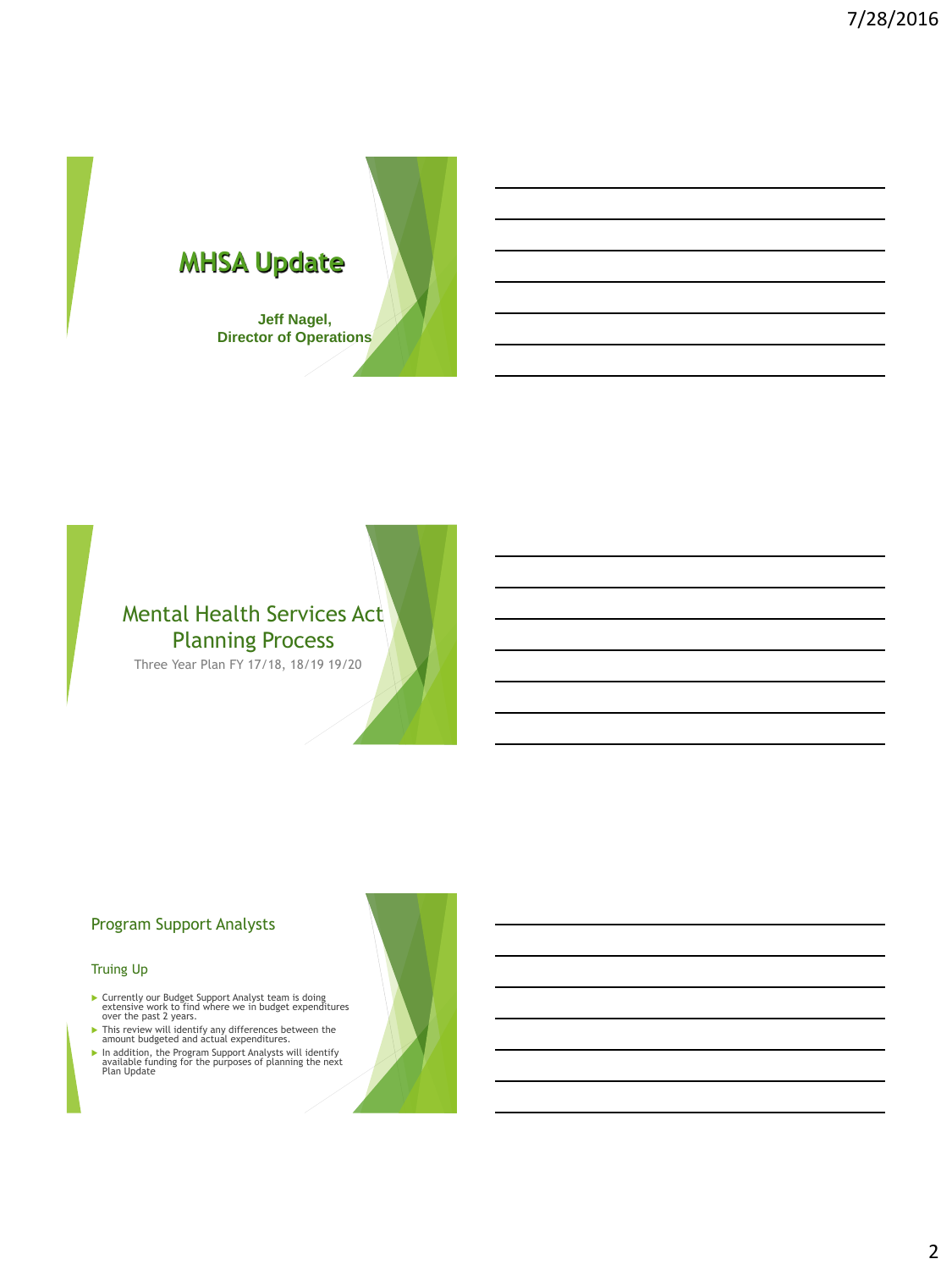#### Programs

- ▶ Once we have the budget projections and program expenditures, the MHSA office will work with the Division Managers to look at their programs and develop a set of recommendations to take to the Subcommittees. The recommendations will consider:
	- $\blacktriangleright$  If there are any recommended augmentations or cuts to any of the programs
	- If there are any planned changes that need to be incorporated into the 3-year plan



#### Next Steps

- ▶ September Labor Day Holiday No MHSA Steering Committee Meeting BHS Managers will true-up program budgets and formulate
- recommendations October – MHSA Community Stakeholder Meeting
- Community Stakeholder Forum on gaps/needs
- November MHSA Subcommittee Meetings Program by Program review by subcommittees
	- Program Protection
- Make Recommendations for full Steering Committee December – Full MHSA Steering Committee Meeting
	- Approve of MHSA Budget by Component.



# Questions, Comments, Suggestions?